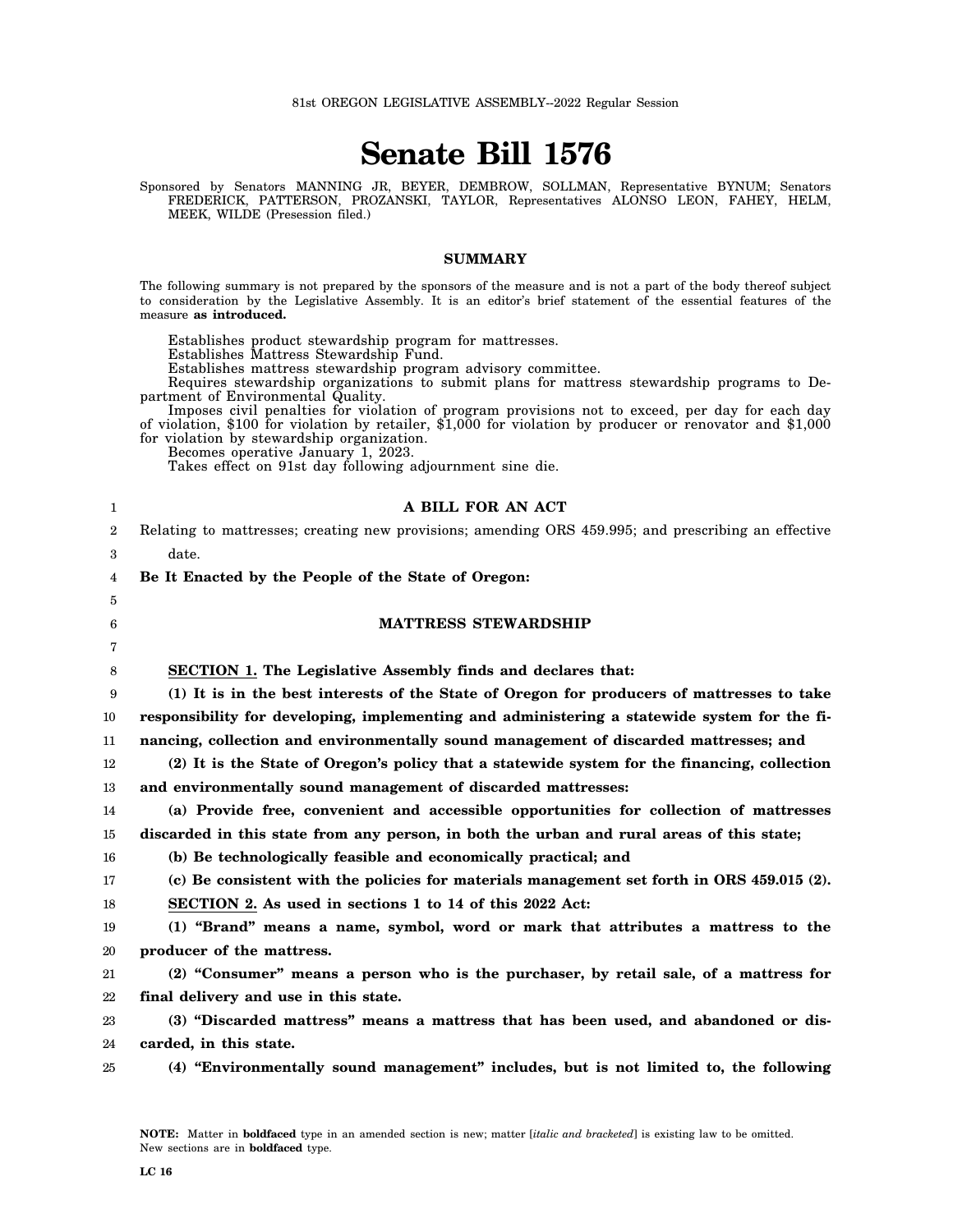| 1        | management practices, implemented in a manner that is designed to protect public health                    |
|----------|------------------------------------------------------------------------------------------------------------|
| 2        | and safety and the environment:                                                                            |
| 3        | (a) Adequate record keeping;                                                                               |
| 4        | (b) Keeping detailed documentation of the methods used to:                                                 |
| 5        | (A) Manage discarded mattresses; and                                                                       |
| 6        | (B) Track and document the fate of discarded mattresses from collection through final                      |
| 7        | disposition within this state and outside this state;                                                      |
| 8        | (c) Performance audits and inspections of recyclers, haulers and other parties as deter-                   |
| 9        | mined by a stewardship organization;                                                                       |
| 10       | (d) Compliance with worker health and safety requirements; and                                             |
| 11       | (e) Maintenance of adequate liability insurance for a stewardship organization and con-                    |
| 12       | tractors working for the stewardship organization.                                                         |
| 13       | (5) "Final disposition" means the point beyond which no further processing takes place                     |
| 14       | and a discarded mattress and its components have been recycled, renovated or disposed of.                  |
| 15       | (6) "Foundation" means a ticking-covered structure that is used to support a mattress                      |
| 16       | or sleep surface and that may be constructed of frames, foam, box springs or other materi-                 |
| 17       | als, used alone or in combination.                                                                         |
| 18       | $(7)(a)$ "Mattress" means:                                                                                 |
| 19       | (A) A resilient material or combination of materials that is enclosed by a ticking, is used                |
| 20       | alone or in combination with other products and is intended for or promoted for sleeping                   |
| 21       | upon; or                                                                                                   |
| 22       | (B) A foundation.                                                                                          |
| 23       | (b) "Mattress" does not mean:                                                                              |
| 24       | (A) An unattached mattress pad or unattached mattress topper, with or without resilient                    |
| 25       | filling or ticking, that is intended to be used with or on top of a mattress;                              |
| 26       | (B) A sleeping bag;                                                                                        |
| 27       | $(C)$ A pillow;                                                                                            |
| 28       | (D) A car bed, crib mattress or bassinet mattress;                                                         |
| 29       | (E) A carriage, basket, dressing table, stroller, playpen, infant carrier, lounge pad, crib                |
| 30       | bumper or other product manufactured for young children or the pad for a product described                 |
| 31       | in this subparagraph;                                                                                      |
| 32       | (F) A water bed, an air mattress or another product that contains liquid- or gas-filled                    |
| 33       | ticking and that does not contain upholstery material between the ticking and the mattress                 |
| 34       | core; or                                                                                                   |
| 35       | (G) A foldout sofa bed, futon, futon mattress or upholstered furniture.                                    |
| 36       | (8) "Mattress core" means the principal support system that is present in a mattress and                   |
| 37       | that may be constructed of materials such as springs, foam, air or water bladders or resilient<br>filling. |
| 38       | (9) "Mattress stewardship assessment" means the amount added at retail sale to the                         |
| 39<br>40 | purchase price of a mattress to cover the costs of a mattress stewardship program.                         |
| 41       | (10) "Mattress stewardship program" means a statewide program for the collection of                        |
| 42       | discarded mattresses and environmentally sound management of program mattresses that                       |
| 43       | is operated by a stewardship organization pursuant to a plan approved by the Department                    |
| 44       | of Environmental Quality under section 6 of this 2022 Act.                                                 |
| 45       | (11) "Mattress topper" means any item that contains resilient filling, with or without                     |
|          |                                                                                                            |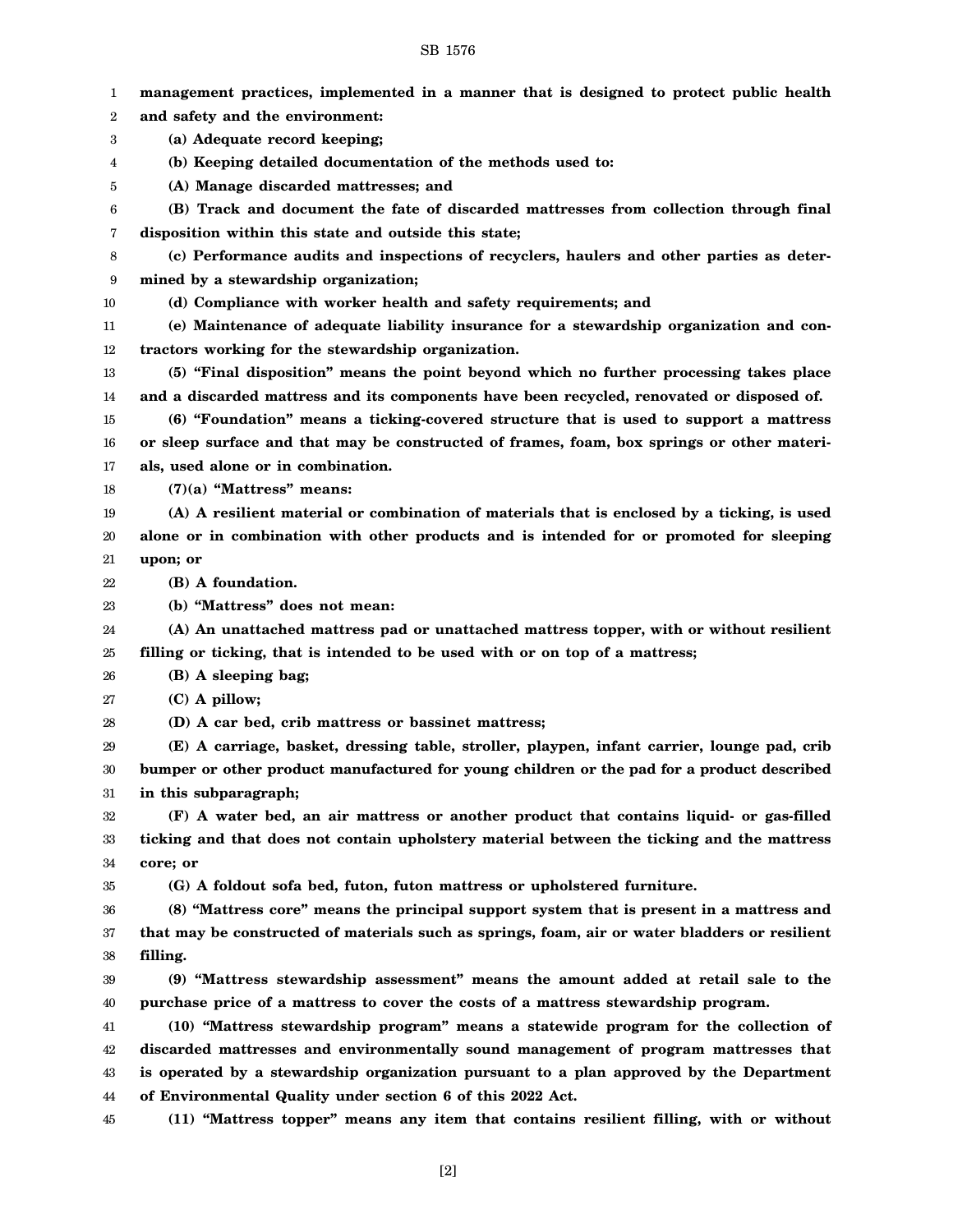1 2 3 4 5 6 7 8 9 10 11 12 13 14 15 16 17 18 19 20 21 22 23 24 25 26 27 28 29 30 31 32 33 34 35 36 37 38 39 40 41 42 43 44 45 **ticking, that is intended to be used with or on top of a mattress. (12) "Nonprofit organization" means an organization or group of organizations described in section 501(c)(3) of the Internal Revenue Code that is exempt from income tax under section 501(a) of the Internal Revenue Code. (13) "Person" means the United States, the state or a public or private corporation, local government unit, public agency, individual, partnership, association, firm, trust, estate or other legal entity. (14) "Premium service" means a service such as at-home pickup service, including curbside pickup service. (15) "Producer" means any person, irrespective of the selling technique used, including that of remote sale, that: (a) Manufactures a mattress that is sold, offered for sale or distributed in this state; (b) Is the owner of a trademark or brand under which a mattress is sold, offered for sale or distributed in this state, whether or not such trademark or brand is registered in this state; or (c) Imports a mattress into the United States that is sold or offered for sale in this state. (16)(a) "Program mattress" means a discarded mattress that a stewardship organization will provide environmentally sound management for under a mattress stewardship program. (b) "Program mattress" does not mean a mattress transported from outside this state to be discarded in this state. (17)(a) "Renovate" means to alter a discarded mattress for resale through replacing the ticking or filling, adding additional filling or replacing components of the discarded mattress with new or recycled materials. (b) "Renovate" does not mean: (A) Stripping a discarded mattress of the ticking or filling without adding new material; or (B) The sanitization or sterilization of a discarded mattress without other alteration to the discarded mattress. (18) "Renovator" means a person that renovates discarded mattresses. (19) "Retailer" means a person that offers new, used or renovated mattresses for retail sale. (20) "Retail sale" means sale to a consumer in this state by any means and for any purpose other than resale, including but not limited to sale by remote offerings such as sales outlets, catalogs or the Internet. (21) "Sanitization" means the direct application of chemicals to a mattress to kill pathogens that cause human disease. (22) "Sterilization" means the mitigation of any deleterious substances or organisms, including pathogens that cause human disease, fungi and insects, from a mattress or filling material using a chemical or heat process. (23) "Stewardship organization" means a nonprofit organization designated by a producer or group of producers to implement a mattress stewardship program. (24)(a) "Ticking" means the outermost layer of fabric or related material of a mattress. (b) "Ticking" does not mean any layer of fabric or material quilted together with, or otherwise attached to, the outermost layer of fabric or material of a mattress. SECTION 3. (1) Except as provided in subsection (3) of this section, a producer, renovator**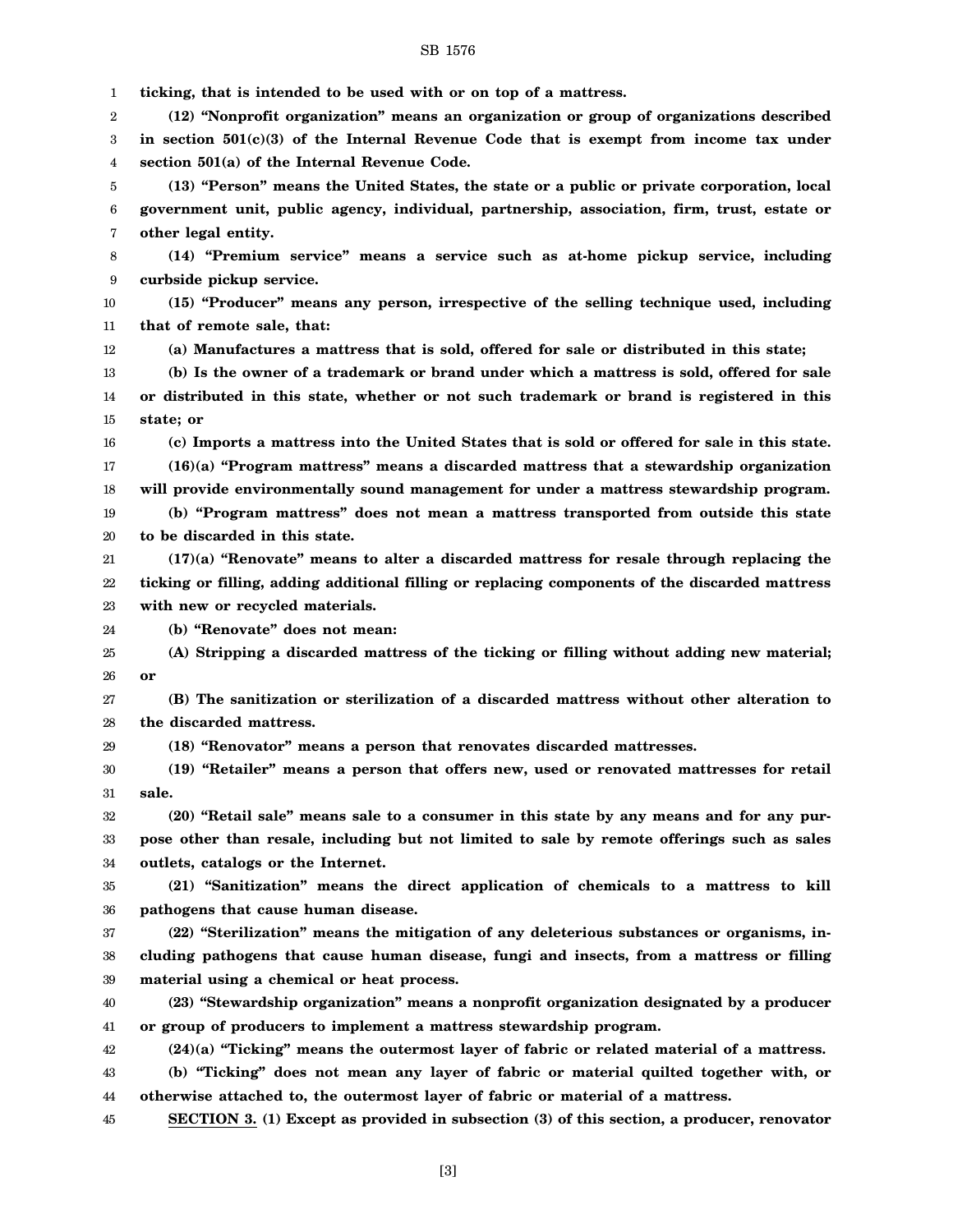1 2 3 **or retailer may not sell or offer for sale any mattress to any person in this state unless the producer, renovator or retailer is registered with a stewardship organization with a plan approved by the Department of Environmental Quality under section 6 of this 2022 Act.**

4 5 6 7 **(2) On and after the date that a mattress stewardship program is implemented, a retailer: (a) May purchase a mattress only from a producer or renovator that is registered with a stewardship organization as of the date of purchase as evidenced by information made available by a stewardship organization pursuant to subsection (4) of this section;**

8 9 10 11 **(b) Shall collect, at the point of retail sale, the mattress stewardship assessment established pursuant to a plan approved by the department under section 6 of this 2022 Act and remit the mattress stewardship assessment to the stewardship organization that implements the mattress stewardship program; and**

12 13 **(c) Shall provide to consumers, at the point of retail sale, information on available collection opportunities for discarded mattresses through the mattress stewardship program.**

14 15 16 17 18 **(3) A retailer registered with a stewardship organization that purchased a mattress from a producer or renovator in compliance with subsection (2)(a) of this section is not in violation of subsection (1) of this section if, at the time the retailer sells the mattress to a consumer, the producer or renovator that the retailer purchased the mattress from is no longer registered with a stewardship organization.**

19 20 **(4) A stewardship organization shall make available on the stewardship organization's website and on request:**

21 22 **(a) Information on the brands owned by all producers and renovators registered with the stewardship organization;**

**(b) Information on available collection opportunities; and**

23

24 25 **(c) Any other information necessary for retailers to comply with subsection (2) of this section.**

26 27 28 **(5) A retailer shall identify the mattress stewardship assessment as a separate line item on the receipt for a mattress provided to a consumer at the point of sale. The mattress stewardship assessment may not be described on the receipt as an Oregon recycling fee.**

29 30 31 **(6)(a) Subject to paragraph (b) of this subsection, a stewardship organization may use a mattress stewardship assessment collected in this state only to pay the costs necessary to plan, implement, administer and operate a mattress stewardship program in this state.**

32 33 34 **(b) A stewardship organization may not use any moneys collected through a mattress stewardship assessment to pay penalties assessed against the stewardship organization under ORS 459.995.**

35 36 37 38 **(7) Nothing in this section prevents a stewardship organization from, with notice to the department, coordinating efforts for carrying out a mattress stewardship program in this state with programs for the collection and environmentally sound management of discarded mattresses in other states.**

39 40 **(8) The department shall maintain on its website a list of all producers, renovators and retailers that are in compliance with sections 1 to 14 of this 2022 Act.**

41 42 43 **SECTION 4. (1) In a form and manner prescribed by the Department of Environmental Quality, a stewardship organization shall submit to the department a plan for the development and implementation of a mattress stewardship program. The plan must:**

44 45 **(a) Describe how the stewardship organization will manage and administer a mattress stewardship program.**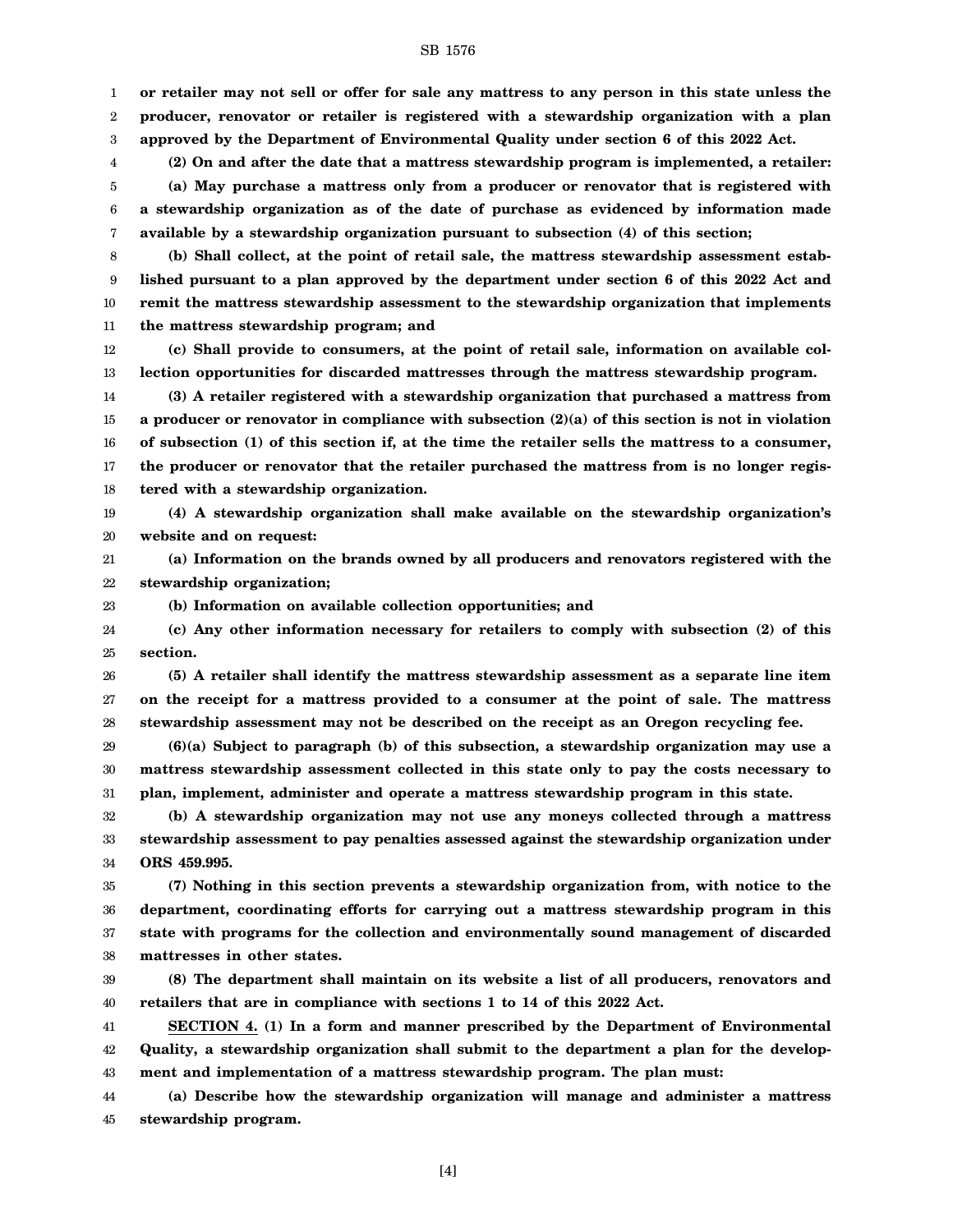1 **(b) Identify program mattresses.**

2 3 **(c) Describe how discarded mattresses that are received through collection sites or collection events and that are not program mattresses will be handled.**

4 5 **(d) Identify each producer, renovator and retailer that is registered with the stewardship organization as of 30 days before the plan is submitted to the department.**

6 7 8 9 10 11 **(e) Include a description of how the stewardship organization will provide for the environmentally sound management of program mattresses, regardless of the producer, with no charge at the point of collection of discarded mattresses, except that the stewardship organization may allow for a person that provides a premium service under the mattress stewardship program to charge for the additional cost of that premium service. The description shall include, at a minimum:**

12 13 14 **(A) Identification of the proposed transporters and recyclers that the stewardship organization will contract with to transport and process program mattresses and the recycling methods that the recyclers will use;**

15 16 17 18 **(B) The auditing, inspection and other procedures that will be used by the stewardship organization and the frequency at which the procedures will be implemented to ensure that all entities the stewardship organization contracts with to implement the mattress stewardship program engage in environmentally sound management practices; and**

19 20 21 **(C) A description of the processes that will be used to ensure that the recyclers contracted with by the stewardship organization to process program mattresses will comply with environmentally sound management practices.**

22 **(f) Provide service as described in section 5 of this 2022 Act.**

23 **(g) Establish performance goals for:**

24 **(A) The collection target and recycling rates of program mattresses; and**

25 **(B) Public awareness of the mattress stewardship program.**

26 27 28 **(h) Include an anticipated annual operating budget, as described in subsection (2) of this section, for the mattress stewardship program for two years of operation of the program, beginning with the year in which the plan is submitted to the department.**

29 30 31 32 33 34 35 36 37 **(i) Include a proposed mattress stewardship assessment method for collecting the mattress stewardship assessment from retailers and a method for ensuring the assessment is remitted to the stewardship organization. The mattress stewardship assessment must be a flat amount that applies equally to each mattress sold to a consumer in this state and must be sufficient to recover, but not exceed, the costs of establishing and administering the mattress stewardship program, including but not limited to all costs incurred for the environmentally sound management of program mattresses during each stage of management, from collection of the program mattresses through final disposition of the program mattresses.**

38 39 40 41 42 43 44 45 **(j) Provide a mechanism to mitigate the costs associated with collection and management of discarded mattresses that are illegally dumped. The proposed mechanism must take into account the cost of one or more incentives to encourage collectors to properly dispose of discarded mattresses and discourage illegal dumping, and may include but need not be limited to proposals for funding of cleanup activities, for education and outreach or for studies to evaluate the causes of illegal dumping. The proposed mechanism may not require the stewardship organization or collectors to enter private property without authorization from the property owner or other appropriate authority.**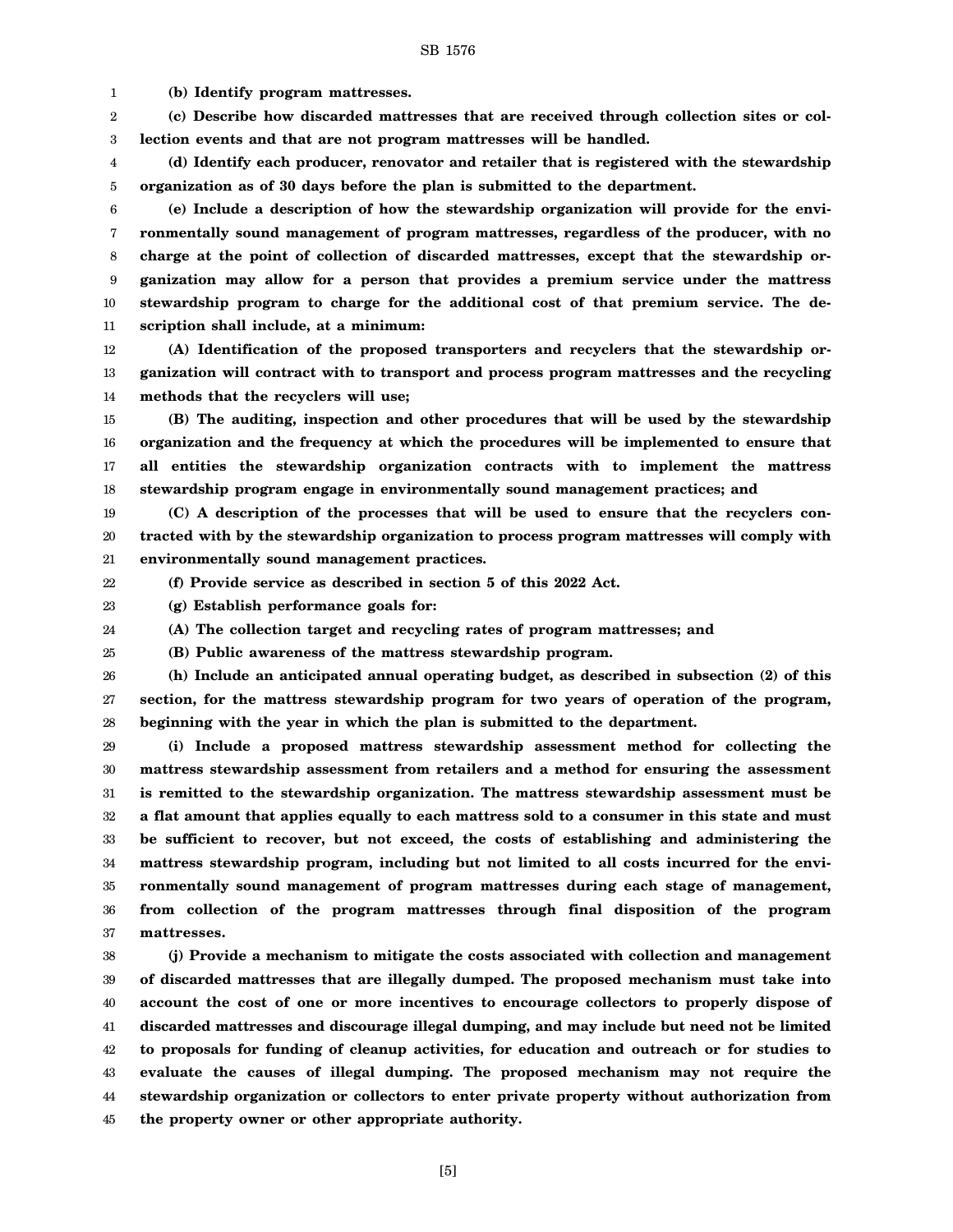1 2 3 4 5 6 7 8 9 10 11 12 13 14 15 16 17 18 19 20 21 22 23 24 25 26 27 28 29 30 31 32 33 34 35 36 37 38 39 40 41 42 43 44 **(k) Provide for public education, advertising and promotion of discarded mattress collection opportunities statewide and on a regular basis. (L) Include a closure plan that addresses how the stewardship organization will settle the affairs of the mattress stewardship program in the event of dissolution of the stewardship organization or cessation of operations of the mattress stewardship program by the stewardship organization in this state. (m) Describe methods that will be used by the stewardship organization to coordinate activities with existing recycling programs, including existing nonprofit organizations that are mattress recyclers, to further the environmentally sound management of discarded mattresses. (n) Address procedures for identifying substantial or material changes to the system for collecting discarded mattresses for which a plan amendment will be required under section 7 of this 2022 Act. (2) The anticipated annual operating budget for a mattress stewardship program shall include, but need not be limited to, budget line items relating to: (a) The collection, transportation and processing of program mattresses; (b) The administrative costs of the mattress stewardship program to the stewardship organization; (c) The costs of compensating collection sites for their reasonable actual costs to collect and manage discarded mattresses; (d) The anticipated amount of moneys that the stewardship organization will hold in unallocated reserve funds for the mattress stewardship program; and (e) The annual fee to be paid to the department pursuant to section 9 (3) of this 2022 Act. (3) In operating a mattress stewardship program, a stewardship organization shall: (a) Meet the requirements of the plan submitted under this section, as approved by the department pursuant to section 6 of this 2022 Act. (b) Meet or exceed the service requirements described in section 5 of this 2022 Act. SECTION 5. (1)(a) A plan submitted under section 4 of this 2022 Act must provide for convenient service through, at a minimum: (A) Providing for at least one permanent collection site in every county with a population of 10,000 people or more and an additional 25 collection sites distributed throughout this state in a manner to extend convenient service to residents; (B) Holding at least one collection event per year in counties that have a population of less than 10,000 people and that do not have a permanent collection site; (C) Providing for permanent collection sites that are in a county with a population of 10,000 people or more, to be staffed and open to the public at least six days per week; (D) Providing for permanent collection sites that are in a county with a population of less than 10,000 people, to be staffed and open to the public at least one day per week; and (E) Providing a convenient method for the public to access a list of collection opportunities. (b) A plan may provide for methods for providing convenient service that are alternative methods to those provided for in paragraph (a) of this subsection if, based on a geographic information systems analysis or additional information, the alternative methods will result in providing service to residents throughout this state at an equivalent level of convenient**

45 **service compared with the methods provided for under paragraph (a) of this subsection.**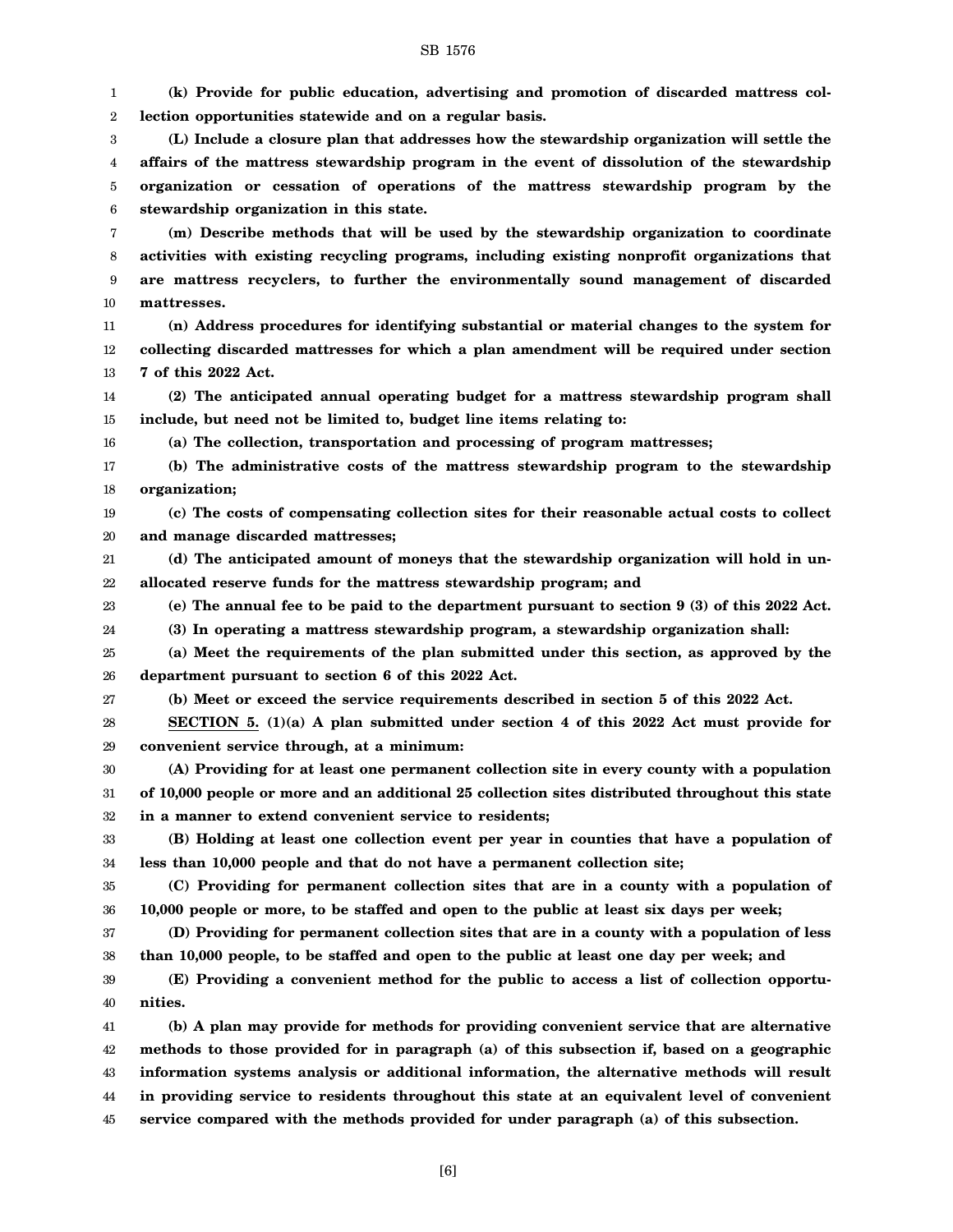1 2 3 4 5 6 7 8 9 10 11 12 13 14 15 16 17 18 19 20 21 22 23 24 25 26 27 28 29 30 31 32 33 34 35 36 37 38 39 40 41 **(2) A stewardship organization shall: (a) Establish and maintain collection sites at: (A) Permitted solid waste facilities; or (B) Other suitable sites for the collection of discarded mattresses, if the sites do not impose a fee for making space available for storage containers. (b) Provide for storage containers at no charge at, and transportation and recycling of program mattresses from, collection sites described in paragraph (a) of this subsection. (c) Provide financial compensation to collection sites described in paragraph (a) of this subsection for their reasonable actual costs to collect and manage discarded mattresses. (d) Provide for bulk pickup service at no cost to collect a minimum of 100 properly source separated program mattresses at one time from persons including, but not limited to: (A) Public bodies as defined in ORS 174.109; (B) Retailers; (C) Public or private disposal, transfer or material or energy recovery sites or facilities; (D) Health care, educational or military facilities; and (E) Hotels, motels, inns and other establishments that provide transient lodging. (e) Offer organizations that recycle or renovate discarded mattresses the opportunity to participate as collection sites. (f) Prioritize renovation or recycling over disposal in providing for the environmentally sound management and final disposition of program mattresses under the mattress stewardship program. (g) Notify retailers that sell or offer for sale mattresses made or sold by producers or renovators registered with the stewardship organization about the mattress stewardship program and provide retailers with information necessary to comply with sections 1 to 14 of this 2022 Act. SECTION 6. (1) The Department of Environmental Quality shall approve, reject or request additional information for a plan submitted under section 4 of this 2022 Act or an amendment to a plan submitted under section 7 of this 2022 Act no later than 90 days after the date the department receives the plan or plan amendment from the stewardship organization. The department shall post a plan or plan amendment on its website and provide for a public comment period of no less than 30 days before approving, rejecting or requesting additional information on the plan or plan amendment. (2)(a) If the department rejects, or requests additional information for, the plan or plan amendment, the department must provide the stewardship organization with the reasons, in writing, that the plan or plan amendment does not meet the plan requirements of section 4 of this 2022 Act. The stewardship organization shall have 60 days from the date that the rejection or request for additional information is received to submit to the department any additional information necessary for the approval of the plan or plan amendment. The department shall review and approve or disapprove the revised plan or plan amendment no later than 45 days after the date the department receives the revised plan or plan amendment.**

42 43 44 45 **(b) A stewardship organization may resubmit a revised plan or plan amendment to the department on not more than two consecutive occasions. If, after the second consecutive resubmission, the department determines that the revised plan or plan amendment does not meet the plan requirements of section 4 of this 2022 Act, the department shall modify the**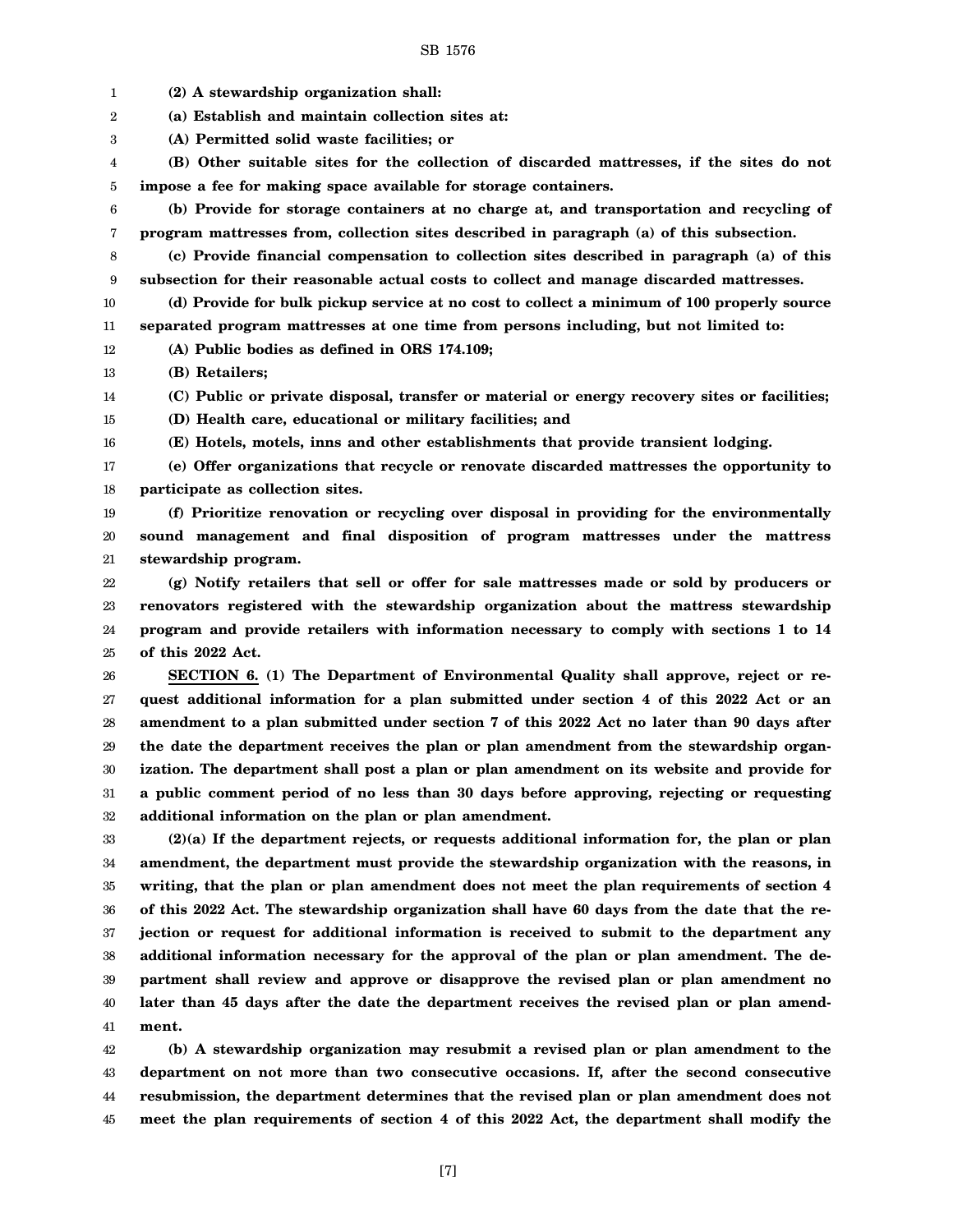1 **plan or plan amendment as necessary for the plan or plan amendment to meet the require-**

2 **ments of section 4 of this 2022 Act and approve the plan or amended plan.**

3 4 5 6 **(3) The department's rejection of, or request for additional information for, a plan amendment does not relieve a stewardship organization from continuing to implement a mattress stewardship program in compliance with a previously approved plan pending a final action by the department on the plan amendment.**

7 8 9 **(4) Beginning no later than 90 days after a plan or amended plan is approved under this section, a stewardship organization must implement a mattress stewardship program as described in the plan or amended plan.**

10 11 12 **(5)(a) Upon a written finding described in paragraph (b) of this subsection, and after providing the stewardship organization an opportunity to respond to the finding, the department may, in addition to any other penalty provided by law:**

13 14 **(A) Revoke approval of a plan or plan amendment under this section or require a stewardship organization to resubmit a plan or plan amendment; or**

15 16 17 **(B) Require a stewardship organization to meet reporting requirements in addition to those required under section 9 of this 2022 Act, as the Environmental Quality Commission determines by rule or order may be appropriate to avoid future violations.**

**(b) Paragraph (a) of this subsection applies only if the department finds:**

18

19 20 **(A) That a stewardship organization has violated a provision of sections 1 to 14 of this 2022 Act; and**

21 22 **(B) That the violation has a material impact on the implementation and administration of a plan previously approved by the department under this section.**

23 24 25 **SECTION 7. (1) A stewardship organization shall submit to the Department of Environmental Quality for approval an amendment to a plan that has been approved by the department under section 6 of this 2022 Act if, at any time:**

26 27 **(a) There is a substantial or material change, as provided for under section 4 (1)(n) of this 2022 Act, to the system for collecting discarded mattresses;**

28 29 **(b) The stewardship organization proposes a change to the mattress stewardship assessment; or**

30 31 **(c) The department requests an amendment to the plan in order to address a specific finding by the department that:**

32 33 34 **(A) The administrative costs of the stewardship organization for the mattress stewardship program equaled 20 percent or more of the organization's total annual operating budget for the program during the prior calendar year; or**

35 36 37 **(B) The unallocated reserve funds held by the stewardship organization for the mattress stewardship program during the prior calendar year equaled 75 percent or more of the organization's total annual operating budget for the program during the year.**

38 39 40 **(2) The department may not request an amendment under subsection (1)(c) of this section until two years after the implementation of a mattress stewardship program by the stewardship organization.**

41 42 43 44 45 **(3) Not less than once per month, a stewardship organization shall provide written notice to the department of any changes made during the previous month to a plan approved by the department under section 6 of this 2022 Act that are changes for which an amendment is not required under subsection (1) of this section. Changes subject to notice under this subsection include, but are not limited to:**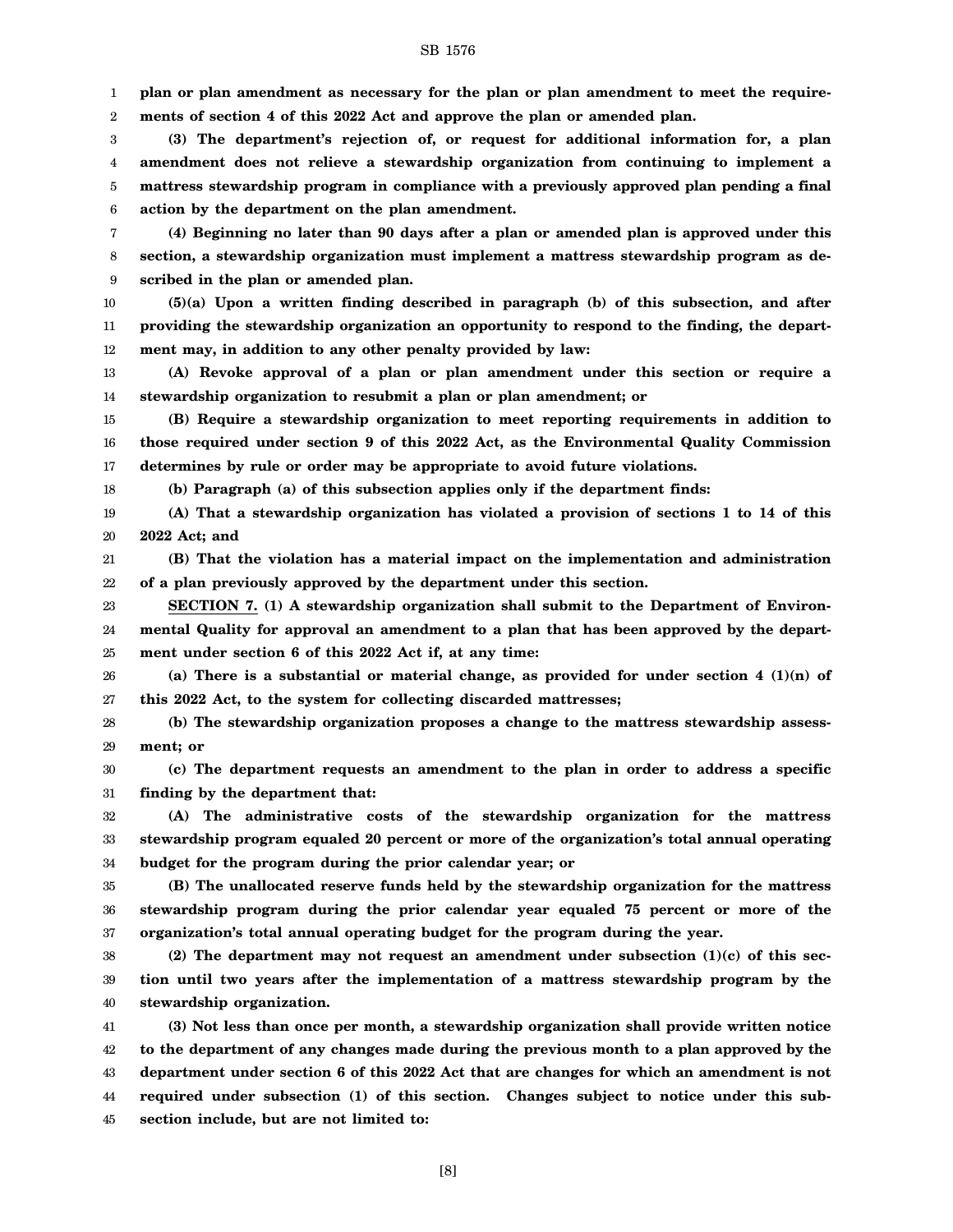1 2 **(a) A change in the location or the number of permanent collection sites identified in the plan;**

3 4 **(b) A change in the producers or renovators that are registered with the stewardship organization; or**

5 6 **(c) A change in the recyclers or renovators that manage the discarded mattresses collected by the stewardship organization under the program.**

7 8 9 10 **(4) If the department determines that a change for which notice was given under subsection (3) of this section has a material impact on a previously approved plan, the department may require the stewardship organization to submit an amendment under subsection (1) of this section, regardless of whether the change has been implemented.**

11 12 13 14 15 16 17 **SECTION 8. (1)(a) A plan submitted under section 4 of this 2022 Act and approved by the Department of Environmental Quality under section 6 of this 2022 Act is valid for five years. (b) At least 180 days before the expiration of a plan approved under section 6 of this 2022 Act, the stewardship organization shall submit the plan to the department to be reapproved for an additional five years. A plan submitted under this paragraph must include proposed improvements based on the results of the study conducted under section 9 (4)(a) of this 2022 Act.**

18 19 20 21 22 23 **(2) Notwithstanding section 4 of this 2022 Act, the initial plan submitted by a stewardship organization is not required to include the information described in section 4 (1)(g) or (L) of this 2022 Act. A stewardship organization operating a mattress stewardship program shall first submit the information described in section 4 (1)(g) and (L) of this 2022 Act pursuant to the notification procedures set forth in section 7 (3) of this 2022 Act no later than two years after implementation of the mattress stewardship program.**

24 25 26 27 **SECTION 9. (1) A stewardship organization that implements a mattress stewardship program pursuant to a plan approved by the Department of Environmental Quality under section 6 of this 2022 Act shall, no later than July 1 of each year, submit for review and approval to the department:**

28 29 **(a) The annual report provided for under subsection (2) of this section for the preceding calendar year;**

30 31 **(b) An updated budget for the upcoming calendar year that follows the budget requirements provided for in section 4 of this 2022 Act; and**

32

33 34 **(2) The annual report submitted by a stewardship organization shall include, at a minimum, with respect to mattresses collected in this state:**

**(c) The annual fee required under subsection (3) of this section.**

35 36 **(a) The mattress stewardship program's costs and revenues for the previous calendar year;**

37 38 39 40 **(b) Information on the number and tonnage of discarded mattresses collected pursuant to the mattress stewardship program during the previous calendar year at a sufficient level of disaggregation to determine how the program is performing in different regions of the state;**

41 42 43 44 **(c) Information on the number and tonnage of program mattresses collected pursuant to the mattress stewardship program for recycling during the previous calendar year at a sufficient level of disaggregation to determine how the program is performing in different regions of the state;**

45

**(d) Information on the number and tonnage of program mattresses collected pursuant**

[9]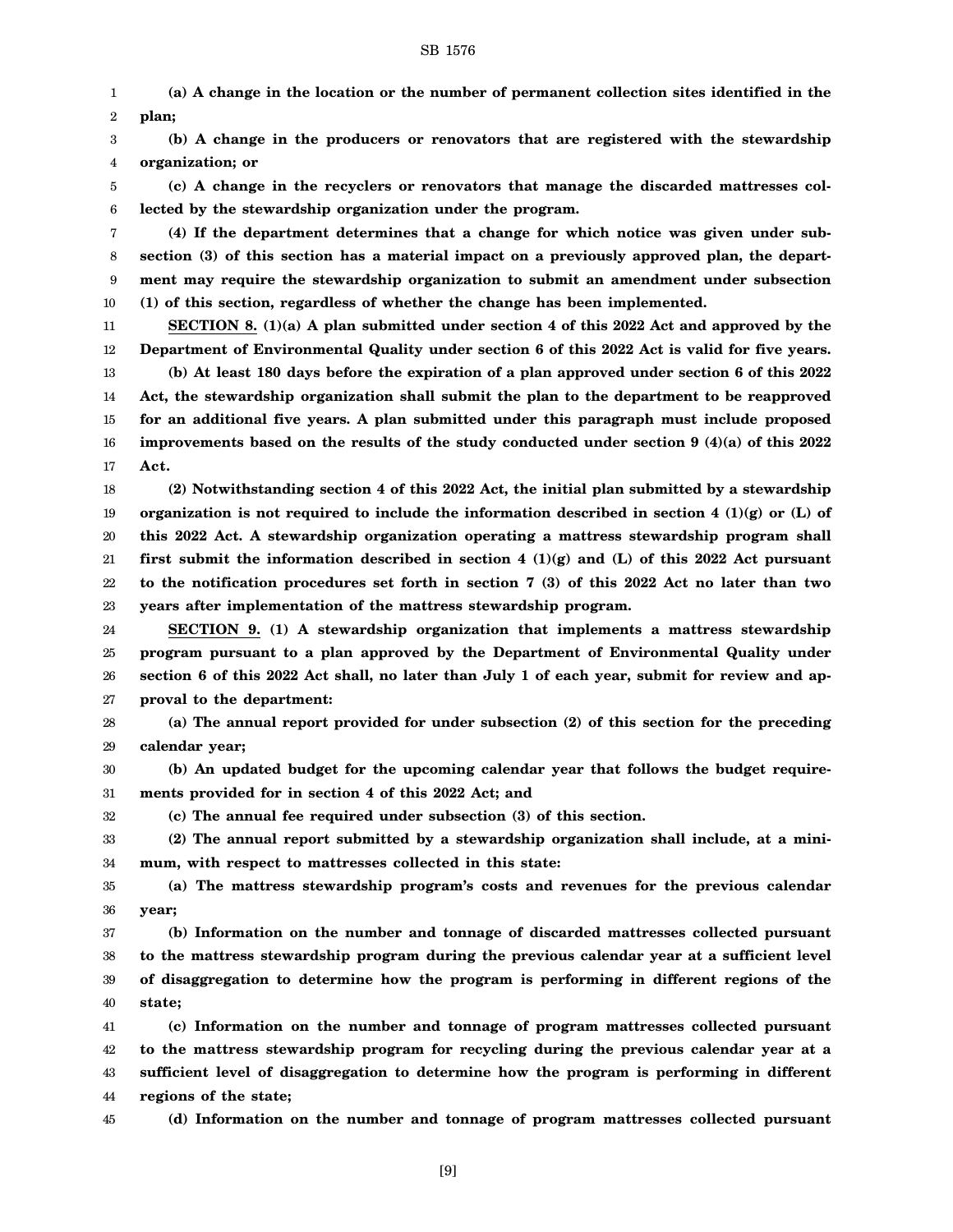- 1 **to the mattress stewardship program for renovation during the previous calendar year at a**
- 2 **sufficient level of disaggregation to determine how the program is performing in different**
- 3 **regions of the state;**
- 4 5 **(e) The weight of mattress materials recycled and the final disposition of mattress materials, by weight and by material, sold as commodities in secondary markets;**
- 6 **(f) The weight of mattress materials sent for disposal at each of the following:**
- 7 **(A) Waste-to-energy facilities;**
- 8 **(B) Landfills; and**
- 9 **(C) Any other facilities;**

10 11 12 **(g) An evaluation of why the mattress materials sent for disposal were not recycled and a description of efforts that will be taken to increase the recycling rate of mattress materials under the mattress stewardship program;**

13 14 15 16 17 **(h) The number of discarded mattresses received through collection that were not program mattresses, the number of discarded mattresses that were illegally dumped as reported to the department, an analysis of how the data required by this paragraph has changed over time and strategies the stewardship organization will take to address discarded mattresses that are not program mattresses and discarded mattresses that are illegally dumped;**

18 19 **(i) The total sales of mattresses sold to consumers in this state in the previous calendar year by producers, renovators and retailers registered with the stewardship organization;**

20 21 **(j) A summary of the public education offered in the previous calendar year that supports the mattress stewardship program and examples of public education materials;**

22 23 24 25 26 **(k) An evaluation of the effectiveness of methods and processes used to achieve the goals of the mattress stewardship program, information on progress made toward achieving the goals, an explanation of why any goals were not met during the previous calendar year and any efforts that will be taken to improve progress toward meeting the goals in the future, if applicable;**

27 28 29 **(L) A report by an independent certified public accountant, retained by the stewardship organization at the stewardship organization's expense, on the accountant's audit of the stewardship organization's financial statements;**

30 31 **(m) A report on the outcome of audits of entities the stewardship organization contracts with, as provided in section 4 (1)(e)(B) and (C) of this 2022 Act; and**

32 33 34 **(n) Recommendations for any changes to the mattress stewardship program, including the potential utility of a ban on disposal of mattresses and information relevant to compliance with the plan.**

35 36 37 38 39 40 41 **(3) The department shall establish an annual fee to be paid by the stewardship organization that is reasonably calculated to cover the costs to the department to administer, implement and enforce sections 1 to 14 of this 2022 Act. The department shall provide notice to a stewardship organization no later than April 1 of each year of the annual fee for the upcoming calendar year. Fees collected by the department under this section shall be deposited in the State Treasury to the credit of the Mattress Stewardship Fund established under section 12 of this 2022 Act.**

42 43 **(4) In addition to meeting the requirements of subsection (1) of this section, a stewardship organization shall:**

44 45 **(a) Conduct during the third year of implementing a mattress stewardship program, and in consultation with community organizations, a study evaluating the most effective methods**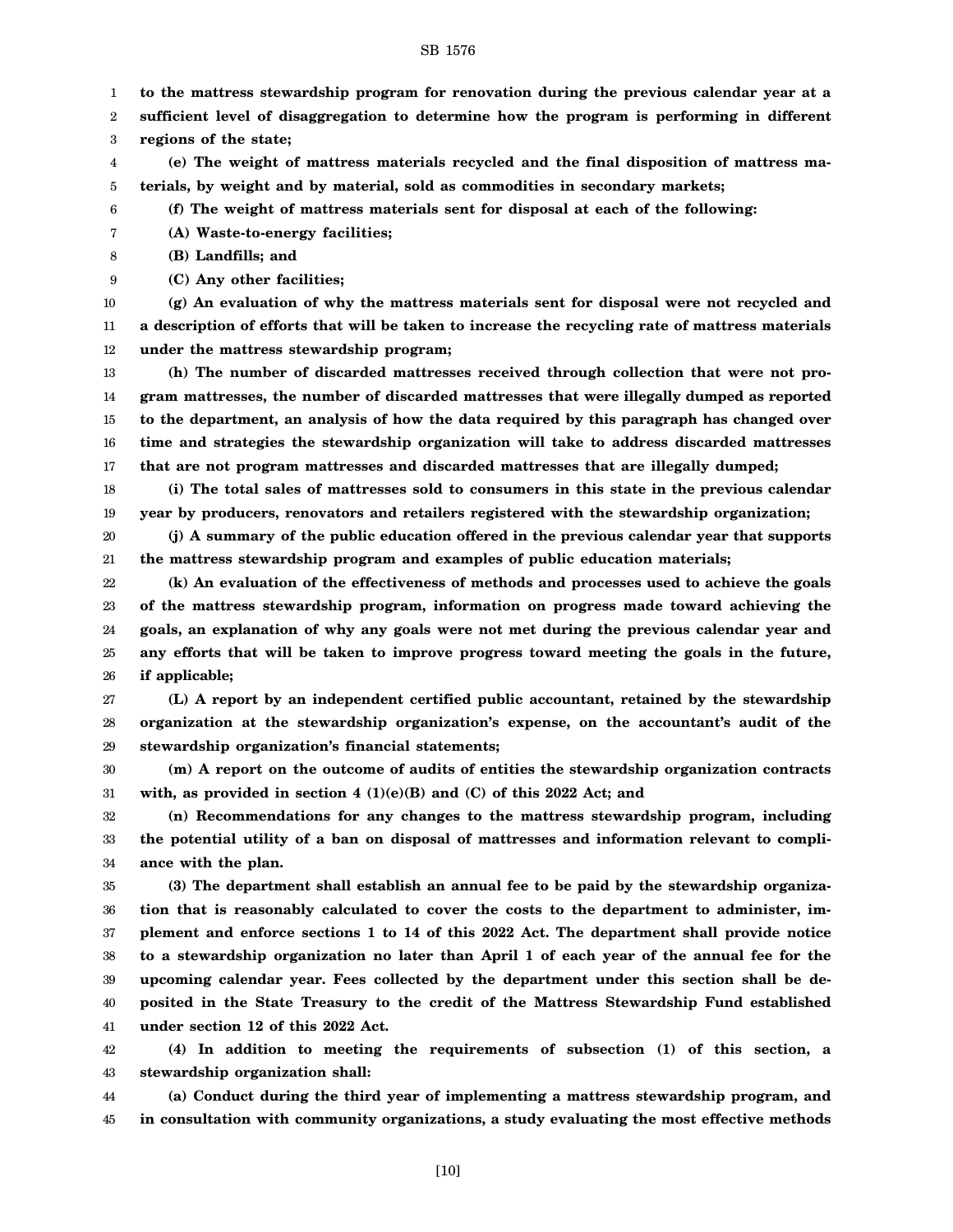1 **of providing discarded mattress collection services to low-income individuals and multifamily**

2 **housing structures.**

3 4 **(b) Include in the annual report required for the third year of implementing a mattress stewardship program under a plan or initial plan approved under section 6 of this 2022 Act:**

5 6 7 8 **(A) A report to the department on the scope of discarded mattresses in this state that are not being collected as part of the stewardship organization's mattress stewardship program and recommendations on how to direct the discarded mattresses to, and include them, in the stewardship organization's program; and**

9 **(B) A life cycle assessment report of mattresses sold in this state.**

10 11 12 13 14 **(5)(a) The department may require a stewardship organization to have a performance audit of the mattress stewardship program conducted and to include a report on the performance audit in the next required annual report. A performance audit required under this subsection must conform to audit standards established by nationally recognized entities including, but not limited to, the United States Government Accountability Office and the Na-**

15 **tional Association of State Auditors, Comptrollers and Treasurers.**

16 17 18 19 20 **(b) Except as provided in paragraph (c) of this subsection, the department may require a performance audit to be conducted under paragraph (a) of this subsection no more than once every five years. The department may not first request a performance audit to be conducted until the third year that a stewardship organization has implemented a mattress stewardship program.**

21 22 23 24 25 **(c) The department may require a performance audit to be conducted under paragraph (a) of this subsection less than five years after the last time that a performance audit was conducted, if the department determines that the performance audit is warranted based on information contained in a plan amendment submitted to the department under section 7 of this 2022 Act.**

26 27 **(6) The department may not disclose any confidential proprietary information obtained by the department under this section or section 4, 5, 6 or 7 of this 2022 Act.**

28 29 30 31 **SECTION 10. (1)(a) The Director of the Department of Environmental Quality shall appoint a mattress stewardship program advisory committee of not more than 10 members representing the interests of the following entities in the stewardship of discarded mattresses:**

32 **(A) Local governments;**

33 **(B) The solid waste industry;**

34 **(C) The environmental community; and**

35 **(D) The public.**

36 37 38 **(b) The director may not appoint to the advisory committee any person that has or who may have a pecuniary interest in any contract awarded by a stewardship organization as part of the implementation of a mattress stewardship program.**

39 40 41 **(2) The advisory committee shall meet not less than once annually and shall consult with stewardship organizations operating mattress stewardship programs and advise the Department of Environmental Quality regarding:**

42 43 44 **(a) The review and approval of any plan for the development and implementation of a mattress stewardship program submitted to the department under section 4 of this 2022 Act; (b) The review and approval of any amendment to a plan submitted under section 7 of**

45 **this 2022 Act; and**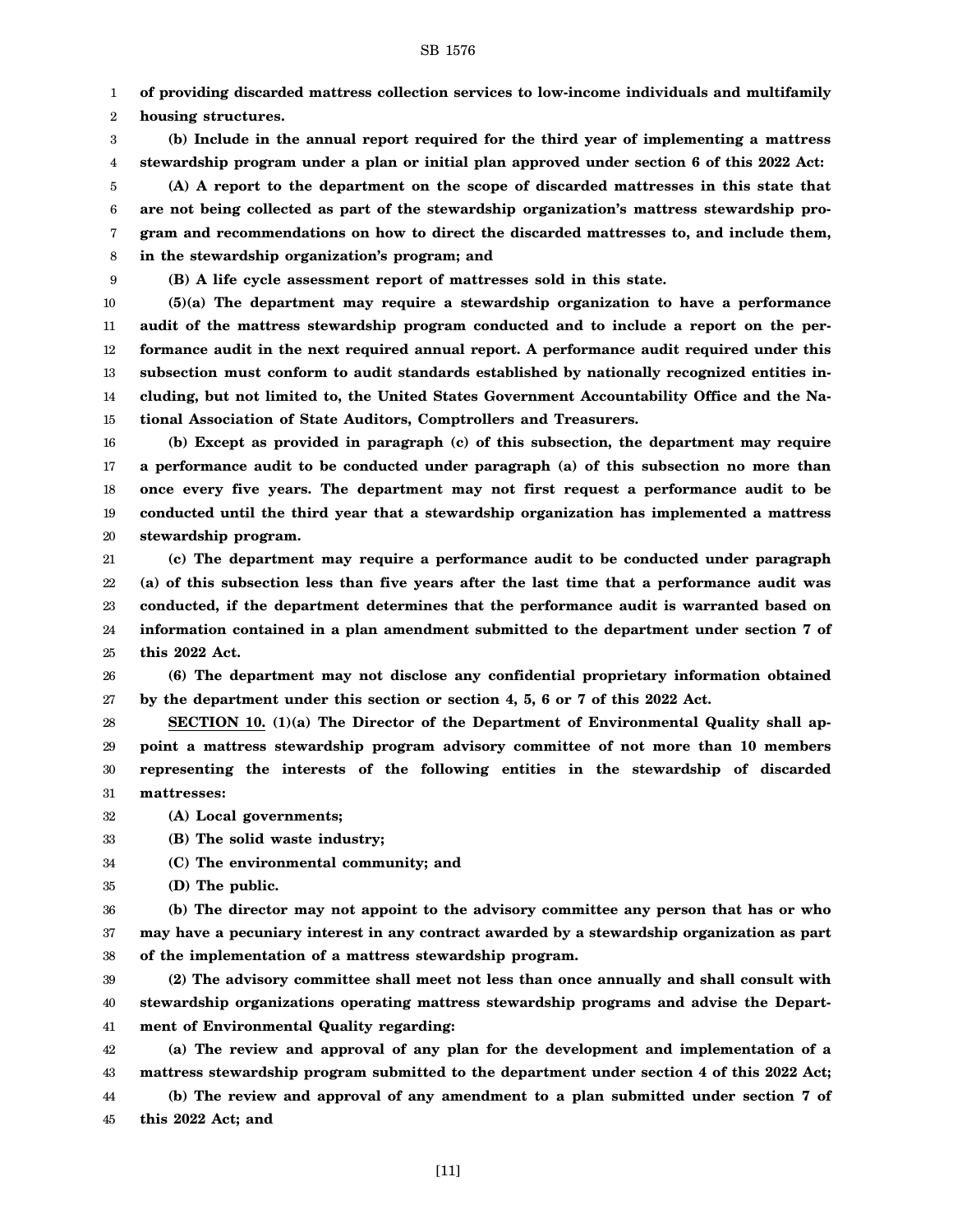1 2 **(c) The review of annual reports submitted by a stewardship organization under section 9 of this 2022 Act.**

3 4 5 6 **SECTION 11. (1) The Department of Environmental Quality shall have the power to enter upon and inspect, at any reasonable time, any public or private property, premises or place for the purpose of investigating either an actual or suspected violation of sections 1 to 14 of this 2022 Act.**

7 8 9 **(2) A stewardship organization shall retain all records related to implementation of a mattress stewardship program for not less than three years and make the records available for inspection by the department upon request.**

10 11 12 13 **SECTION 12. The Mattress Stewardship Fund is established, separate and distinct from the General Fund. All moneys in the Mattress Stewardship Fund are continuously appropriated to the Department of Environmental Quality and may be used only to pay the costs of administering, implementing and enforcing sections 1 to 14 of this 2022 Act.**

14 15 16 17 18 19 20 21 22 **SECTION 13. (1) The Legislative Assembly declares that the collaboration of producers and stewardship organizations to develop and implement mattress stewardship programs is in the best interests of the public. Therefore, the Legislative Assembly declares its intent that the establishment, administration, collection or disbursement of the mattress stewardship assessment shall be exempt from state antitrust laws. The Legislative Assembly further declares its intent to provide immunity for the establishment, administration, collection or disbursement of the mattress stewardship assessment from federal antitrust laws. (2)(a) This section does not authorize any person to engage in activities or to conspire to engage in activities that constitute per se violations of state or federal antitrust laws that**

23 24

**(b) This section does not apply to any activities related to:**

**are not authorized under sections 1 to 14 of this 2022 Act.**

25 26 **(A) Pricing agreements for mattresses unrelated to the mattress stewardship assessment;**

27 **(B) Agreements regarding the output or production of mattresses; or**

28 29 **(C) Restrictions on the geographic area in which, or the consumers to whom, mattresses will be sold.**

30 31 32 **(3) The Department of Environmental Quality shall actively supervise the conduct of a stewardship organization in establishing, administering, collecting and disbursing the mattress stewardship assessment.**

33 34 **SECTION 14. The Environmental Quality Commission may adopt rules as necessary to implement sections 1 to 14 of this 2022 Act.**

35 **SECTION 15.** ORS 459.995 is amended to read:

36 37 459.995. (1) Except as provided in subsection (2) of this section, in addition to any other penalty provided by law:

38 39 40 41 42 43 44 (a) Any person who violates ORS 459.205, 459.270, 459.272, 459.386 to 459.405, 459.705 to 459.790, 459A.005 to 459A.620, 459A.310 to 459A.335, 459A.860 to 459A.975 or 646A.080, or any rule or order of the Environmental Quality Commission pertaining to the disposal, collection, storage or reuse or recycling of solid wastes, as defined by ORS 459.005, or any rule or order pertaining to the disposal, storage or transportation of waste tires, as defined by ORS 459.705, or any rule or order pertaining to the sale of novelty items that contain encapsulated liquid mercury, incurs a civil penalty not to exceed \$25,000 per day for each day of the violation.

45 (b) Any person who violates the provisions of ORS 459.420 to 459.426 incurs a civil penalty not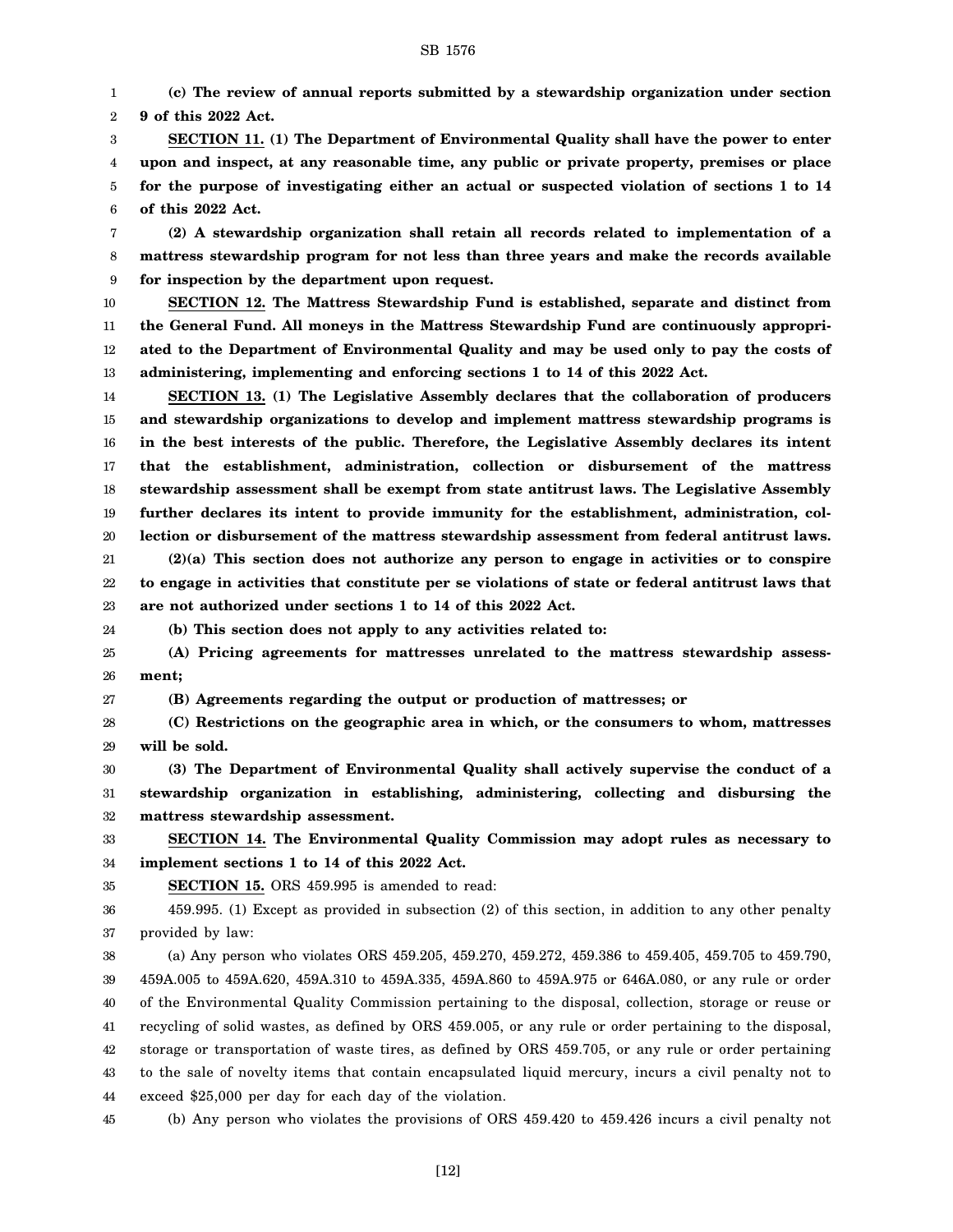1 to exceed \$500 for each violation. Each battery that is disposed of improperly is a separate violation.

2 3 Each day an establishment fails to post the notice required under ORS 459.426 is a separate violation.

4 5 6 (c) For each day a city, county or metropolitan service district fails to provide the opportunity to recycle as required under ORS 459A.005, the city, county or metropolitan service district incurs a civil penalty not to exceed \$500 for each violation.

7 8 9 (d) Any person who violates the provisions of ORS 459.247 (1)(f) incurs a civil penalty not to exceed \$500 for each violation. Each covered electronic device that is disposed of improperly is a separate violation.

10 11 (e) Any retailer that violates the provisions of ORS 459A.825 (1) or (2)(b) **or section 3 of this 2022 Act** incurs a civil penalty not to exceed \$100 per day for each day of the violation.

12 13 (f) Any producer **or renovator** that violates the provisions of ORS 459A.825 (1) **or section 3 of this 2022 Act** incurs a civil penalty not to exceed \$1,000 per day for each day of the violation.

14 (g) Any stewardship organization that violates the provisions of ORS 459A.825 (2)(a), 459A.827,

15 16 459A.830 to 459A.837 or 459A.842 **or sections 1 to 14 of this 2022 Act** incurs a civil penalty not to exceed \$1,000 per day for each day of the violation.

17 18 19 20 (2) Any product manufacturer or package manufacturer who violates ORS 459A.650 to 459A.665 or any rule adopted under ORS 459A.650 to 459A.665 incurs a civil penalty not to exceed \$1,000 per day for each day of the violation. A violation of ORS 459A.650 to 459A.665 is not subject to additional penalties under subsection (1) of this section.

21 22 (3) Any civil penalty authorized by subsection (1) or (2) of this section shall be imposed in the manner provided by ORS 468.135.

# 23

24 25

# **MISCELLANEOUS**

26 27 28 **SECTION 16. Sections 1 to 14 of this 2022 Act and the amendments to ORS 459.995 by section 15 of this 2022 Act apply to all producers, renovators and retailers engaging in the activities set forth in section 3 (1) of this 2022 Act on or after January 1, 2023.**

29 30 **SECTION 17. (1) Sections 1 to 14 of this 2022 Act and the amendments to ORS 459.995 by section 15 of this 2022 Act become operative on January 1, 2023.**

31 32 33 34 35 36 **(2) The Environmental Quality Commission and the Department of Environmental Quality may take any action before the operative date specified in subsection (1) of this section that is necessary for the commission and the department to exercise, on and after the operative date specified in subsection (1) of this section, all of the duties, functions and powers conferred on the commission and the department by sections 1 to 14 of this 2022 Act and the amendments to ORS 459.995 by section 15 of this 2022 Act.**

37 38 39 **SECTION 18. (1) Initial plans for mattress stewardship programs under sections 4 and 8 of this 2022 Act must be submitted to the Director of the Department of Environmental Quality no later than October 1, 2023.**

40 41 42 43 **(2) Notwithstanding section 6 (4) of this 2022 Act, a stewardship organization shall implement a mattress stewardship program as described in an initial plan submitted pursuant to subsection (1) of this section no later than seven months after the date that the initial plan is approved by the department under section 6 of this 2022 Act.**

44 45

# **CAPTIONS**